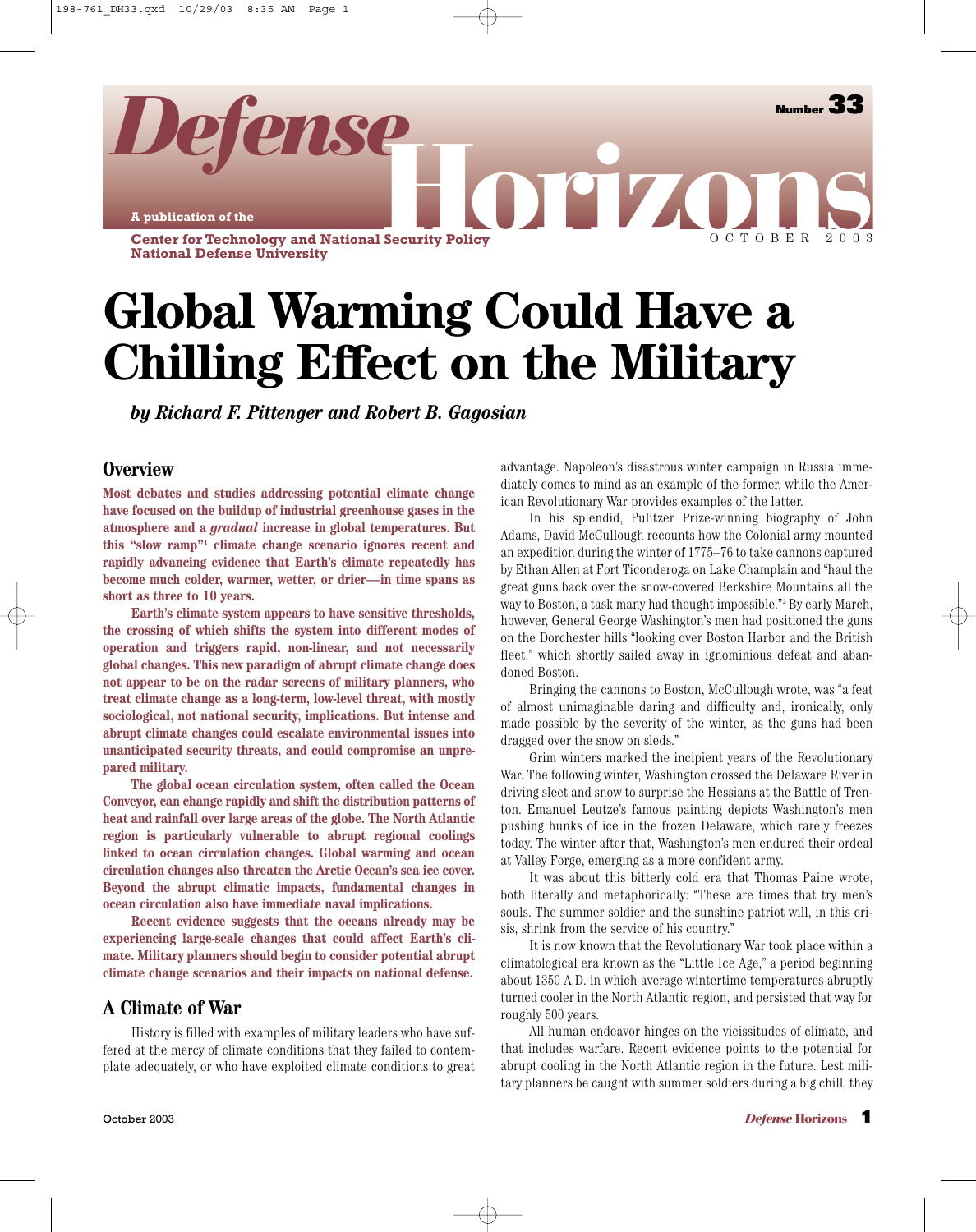would do well to pay attention to recent scientific advances in our understanding of the oceans and climate change.

#### **Role of Oceans in Climate Change**

Abrupt climate changes are possible, perhaps even more likely, in the future, according to a 2002 report by the US National Academy of Sciences (NAS), titled *Abrupt Climate Change: Inevitable Surprises*. 3

The report cited wide-ranging geological evidence and computer models that demonstrate that Earth's complex and dynamic climate system has more than one mode of operation. Each mode produces different climate patterns.

The evidence also shows that Earth's climate system has sensitive thresholds. Pushed past a threshold, the system can jump quickly from one stable operating mode to a completely different one—"just as the slowly increasing pressure of a finger eventually flips a switch and turns on a light," according to the NAS report.

The same characteristics seem to be true of the global system of ocean currents, collectively known as the Ocean Conveyor. A swift reorganization of ocean circulation is a highly plausible mechanism to induce large, abrupt climate change.4 Indeed, it is a prime suspect.

The Ocean Conveyor moves vast quantities of heat around our planet, and thus plays a fundamental role in governing Earth's climate. The oceans also play a pivotal role in the distribution and availability of life-sustaining water throughout our planet.

The oceans are, by far, the planet's largest reservoir of water. Evaporation from the ocean transfers huge amounts of water vapor to the atmosphere, where it travels aloft until it cools, condenses, and eventually precipitates in the form of rain or snow. Changes in ocean circulation or seawater properties can disrupt this hydrological cycle on a global scale, affecting the frequency and intensity of floods and long-term droughts in various regions. The El Niño phenomenon is but one example of how oceanic changes can dramatically affect where and how much precipitation falls throughout the planet.

Thus, the oceans and the atmosphere constitute intertwined components of Earth's climate system. Unfortunately, our knowledge of ocean dynamics does not match our knowledge of atmospheric processes. The oceans' essential role is too often neglected in our calculations.

#### **An 'Achilles' Heel' in the Climate System**

Here is a simplified description of some basic ocean-atmosphere dynamics that regulate Earth's climate: The equatorial sun warms the ocean surface in the tropics. That enhances evaporation, sending water vapor into the atmosphere and leaving behind salt in the tropical ocean. The Gulf Stream, a surface limb of the Ocean Conveyor, carries an enormous volume of heat-laden, salty water up the East Coast of the United States. An extension of the Gulf Stream carries these relatively warm waters northward toward Greenland, Iceland, and Europe.

This oceanic heat pump is an important mechanism for reducing equator-to-pole temperature differences. It moderates Earth's climate, particularly in the North Atlantic region. At colder northern latitudes, the ocean releases this heat to the atmosphere—especially in winter when the atmosphere is colder than the ocean and ocean-atmosphere temperature gradients increase. The Conveyor warms North Atlantic regions by as much as 5° Celsius and significantly tempers average winter temperatures.

But records of past climates—from a variety of sources such as deep-sea sediments and glacial ice cores—show that the Ocean Conveyor has *slowed* and *shut down* several times in the past. This shutdown curtailed heat delivery to the North Atlantic and caused substantial cooling throughout the region. As one prominent earth scientist put it, the Ocean Conveyor may be "the Achilles' heel of our climate system." 5

#### **Turning Off the Ocean Conveyor**

What can shut down the Conveyor? Solving this puzzle requires an understanding of what launches and drives the Conveyor in the first place. The answer, to a large degree, is salt.

The ocean is far from a homogeneous mass of salty water. Its composition varies greatly. Vast ocean currents, both on the surface and at depth, circulate various types of water masses on a global scale.

For a variety of reasons, North Atlantic waters are relatively salty compared with other parts of the world ocean. Salty water is denser than fresh water. Cold water is denser than warm water. When the relatively warm, salty waters of the North Atlantic release heat to the atmosphere, they become colder and denser, and begin to sink. (Fig. 1a and Fig. 1b)

In the seas that ring the northern fringe of the Atlantic—the Labrador, Irminger, and Greenland Seas—the ocean releases large amounts of heat to the atmosphere and then a great volume of cold, salty water sinks to the abyss. This water flows slowly southward, far beneath the Gulf Stream, into the South Atlantic and eventually throughout the world's oceans.

Thus, the North Atlantic is a primary source of the deep limb of the Ocean Conveyor. The plunge of this great mass of cold, salty water helps drive the global ocean's conveyor-like circulation system. It also helps draw warm, salty tropical surface waters northward to replace the sinking waters. This process is called "thermohaline circulation," from the Greek words "thermos" (heat) and "halos" (salt).

If cold, salty North Atlantic waters did not sink, a primary force driving global ocean circulation could slacken and cease. Existing currents could weaken or be redirected. The resulting reorganization of the ocean's circulation would reconfigure Earth's climate patterns.

Computer models simulating ocean-atmosphere climate dynamics indicate that the North Atlantic region would cool several degrees if Conveyor circulation were totally disrupted.<sup>6</sup> In addition, these North Atlantic cooling events have been correlated with more distant regional climate shifts, including disruptive changes in the

**Rear Admiral Richard F. Pittenger, USN (Ret.) is Vice President for Marine Operations at Woods Hole Oceanographic Institution (WHOI) in Woods Hole, Massachusetts. His 37-year career in the US Navy included posts as Oceanographer of the Navy and Director of Antisubmarine Warfare. He can be reached at [rpittenger@whoi.edu](mailto:rpittenger@whoi.edu).**

**Robert B. Gagosian is President and Director of WHOI. In January 2003, he chaired a panel on abrupt climate change at the World Economic Forum in Davos, Switzerland. He can be reached at [rgagosian@whoi.edu.](mailto:rgagosian@whoi.edu)**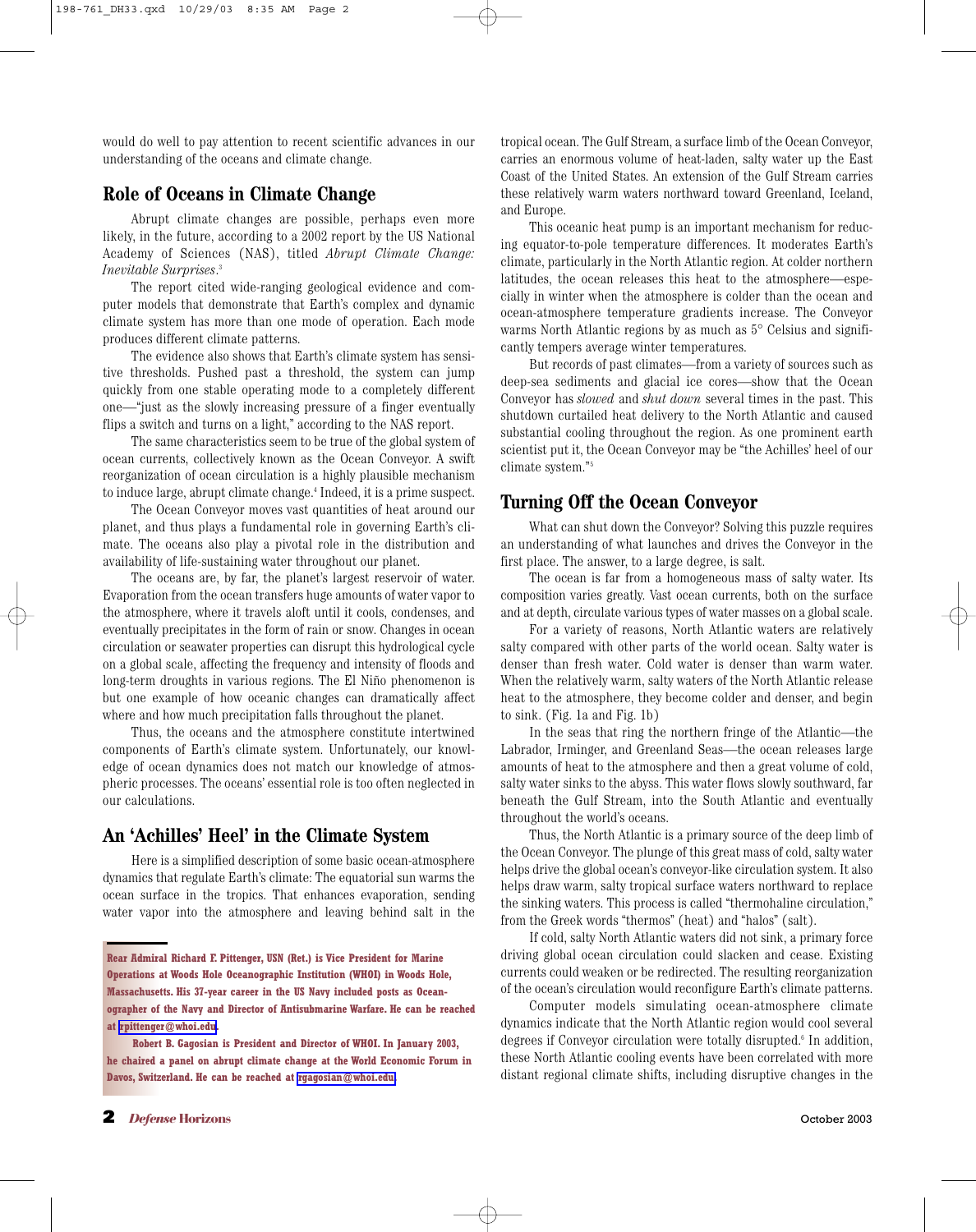**Figure 1a. The North Atlantic Ocean-Atmosphere System Today**

The Ocean Conveyor is driven by the sinking of cold, salty (and therefore denser) waters in the North Atlantic Ocean (white lines). Warm surface currents (dark lines) give up heat to the atmosphere above the North Atlantic, and prevailing winds (large arrows) carry the heat eastward to warm Europe.

*Source:* E. Paul Oberlander/WHO1 Graphics Services. *Source:* E. Paul Oberlander/WHO1 Graphics Services.

South Asian monsoon, whose rains are probably the most critical factor supporting populations from Africa to India to China.<sup>7</sup>

It is crucial to remember several points:

■ If thermohaline circulation shuts down and induces a climate transition, severe winters in the North Atlantic region may persist for decades until conditions reached another threshold at which thermohaline circulation might resume.

■ Abrupt regional cooling may occur even as the earth, on average, continues to warm. Thus, policymakers might be planning for climate scenarios of global warming that are opposite to what might actually occur in some regions.

■ The timing of any Conveyor slowdown is critical: If one occurred within the next two decades, for example, the North Atlantic region could quickly and markedly cool. But if the Conveyor slowed a century from now, cooling of the North Atlantic region might partially or totally *offset* the accumulated impacts of gradual global warming. In the latter scenario, the climate of the economically developed North Atlantic region might rapidly return to one that more resembles today's—even as other parts of the world, particularly less-developed regions, experience the unmitigated brunt of global warming.8

#### **Worrisome Signals in the Ocean**

If the climate system's Achilles' heel is the Conveyor, the Conveyor's vulnerable spot is the North Atlantic. An influx of fresh water into the North Atlantic's surface could create a lid of fresh water, which is more buoyant and lies atop denser, saltier water. This fresh water would effectively cap and insulate the surface of the North Atlantic, curtailing the ocean's transfer of heat to the atmosphere.

An influx of fresh water would also dilute the North Atlantic's salinity. At a critical but unknown threshold, when North Atlantic waters are no longer sufficiently salty and dense, they may stop sinking. An important force driving the Conveyor could quickly diminish, with climate impacts resulting within a decade.

**Figure 1b. Shutting Down the Ocean Conveyor**



If too much fresh water enters the North Atlantic, its waters could stop sinking. In such a scenario, warm Gulf Stream waters (dark lines) would no longer flow into the northern North Atlantic to release heat to the atmosphere. As a result, European and eastern North American winters would become more severe.

In an important paper published in 2002 in *Nature*, oceanographers monitoring and analyzing conditions in the North Atlantic concluded that the North Atlantic has been freshening dramatically continuously for the past 40 years, but especially in the past decade.<sup>9</sup> The new data show that since the mid-1960s, the subpolar seas feeding the North Atlantic have steadily and noticeably become less salty to depths of 1,000 to 4,000 meters. The *Nature* article authors described the finding as the largest and most dramatic oceanic change ever measured in the era of modern instruments.

To date, the influx of fresher water has been mixed and distributed into the ocean. But at some point, fresh water may accumulate sufficiently in the North Atlantic to slow down or halt the Conveyor.

Signs of a possible slowdown already exist. A 2001 report in *Nature* indicates that the flow of cold, dense water from the Norwegian and Greenland Seas into the North Atlantic has diminished by at least 20 percent since 1950.10

#### **Another Vulnerable Spot—the Arctic Ocean**

It is generally believed that the Arctic Ocean is the canary in the coalmine of the climate system. The interactions among the Arctic region's air, sea ice, and underlying ocean circulation constitute a sensitive system that is susceptible to disruptions. These disruptions can themselves trigger further and farther ocean circulation and climate changes. Here is a simplified description of some basic Arctic Ocean dynamics:

Waters flow into and out of the largely enclosed, ice-covered Arctic Ocean through four gateways. These gateways regulate a delicate balance between relatively fresh and salty waters in the Arctic Ocean.

Pacific waters enter in the western Arctic through the Bering Sea gateway. Warmer, saltier waters—originating from the Atlantic—enter the Arctic through three other gateways: the Fram Strait, the Barents Sea, and Baffin Bay. Through these latter three gateways, cold Arctic waters also exit into the North Atlantic, where they contribute to the sinking mass of cold waters that helps propel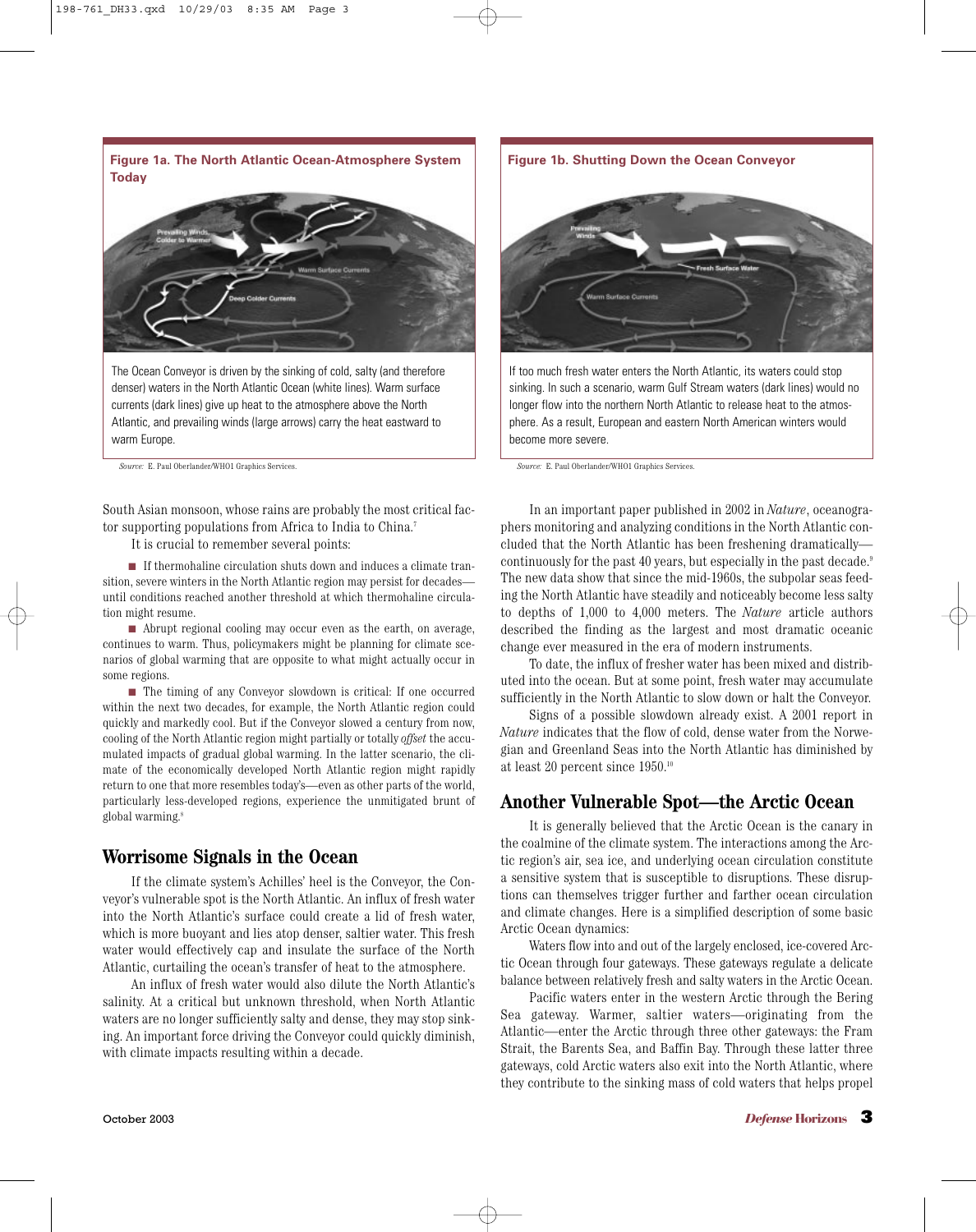the Conveyor. Added to this delicately balanced mix is fresh water from melting glaciers and sea ice, and from the drainage of many large rivers in Canada and Eurasia.

In the Arctic Ocean Basin, cold air temperatures freeze seawater into sea ice. This releases salt into surface waters, which become denser and sink. The process creates a thin layer of sea ice and fresh water at the surface—above a layer of denser, saltier waters, known as a halocline. (Fig. 2)

The halocline provides a barrier to mixing that would otherwise bring deeper, warmer waters in contact with the sea ice cover. The heat content of this deeper water is sufficient to melt the ice from below, adding an influx of fresh water that could flood the North Atlantic and disrupt the Conveyor.

Additional fresh water may already be entering the Arctic Ocean. There is some evidence that the volume of Arctic sea ice has decreased over the past few decades because of increased melting.11 In addition, the average annual discharge of fresh water to the Arctic Ocean from the six largest Eurasian rivers has increased by 7 percent since 1936, according to a study published in *Science* in 2002.12

These signals point to global warming as a destabilizing factor. It may increase direct melting of sea ice and glaciers, and it also may be accelerating the cycle by which water evaporates and precipitates on Earth's surface.

#### **Altering Earth's Global Water Cycle**

About 86% of evaporation on Earth occurs above the oceans and about 78% of precipitation falls onto the ocean surface. This continual exchange of fresh water between the oceans and atmosphere influences where and when droughts, floods, and storms occur on Earth. A warmer Earth could significantly alter this global hydrological cycle, causing tremendous, long-term consequences for society.

New data, scheduled to be published in 2003, report evidence that the global hydrological cycle may be accelerating. Over the same



creating denser waters that sink. The process creates a thin layer of sea ice and fresh water at the surface, above a layer of denser, saltier waters, called a halocline. The delicately balanced halocline provides a barrier to mixing that would otherwise bring deeper, warmer waters in contact with the sea ice cover. The heat content of this deeper water is sufficient to melt the ice from below.

*Source:* Jack Cook/WHO1 Graphics Services.

40 years in which the North Atlantic has become fresher, the data show that the tropical Atlantic Ocean has become steadily *saltier*. 13 Earth's warming surface may be intensifying evaporation from tropical and subtropical oceans, concentrating salt in these oceans.

A warmer atmosphere can hold more water vapor. That, in itself, could exacerbate greenhouse warming, because water vapor itself is the most abundant, and often overlooked, greenhouse gas.

A warmer atmosphere holding more water vapor could also accelerate the atmospheric transport of fresh water from tropical regions to higher latitudes. There, it falls into the oceans as rain, diluting ocean salinity and increasing the likelihood of an Ocean Conveyor shutdown.

#### **Critical Thresholds**

At what salinity threshold will the Ocean Conveyor cease? What are the ocean mixing and circulation processes that create, maintain, and threaten the Arctic halocline?

The short answer to both these questions is: We do not know.

Though we have invested in, and now rely on, a global network of meteorological stations to monitor fast-changing atmospheric conditions, we do not have a system in place for monitoring slowerdeveloping, but critical, ocean circulation changes.

Historically, most oceanographic measurements were taken by research ships and ships of opportunity for anti-submarine warfare purposes, especially during the Cold War. Many were taken incidentally by Ocean Weather Stations (OWS), a network of ships stationed in the ocean after World War II, whose primary duty was to guide transoceanic airplane flights. Starting in the 1970s, satellite technology superseded these weather ships. The demise of the OWS network and the end of the Cold War have left oceanographers with access to *far less* data in recent years.

Initial efforts to remedy this deficit are under way, but these efforts are nascent, and time is of the essence. Satellites can measure wind stress, sea surface temperatures, ocean color, and ocean circulation globally, but they can observe only the ocean's *surface*, not the crucial processes occurring in the ocean's interior.

Also, recently launched (but not nearly fully funded) is the Argo program—an international program to seed the global ocean with an armada of some 3,000 free-floating buoys that measure *upper* ocean temperature and salinity. Measuring *deep* ocean currents is critical for observing Ocean Conveyor behavior, but it is more difficult. Efforts have only just begun to measure deep ocean water properties and currents at strategic locations with long-term, moored buoy arrays. Vast ocean voids remain unmonitored.

Ocean salinity changes that affect the hydrological cycle, ocean circulation, and climate also have not been adequately monitored. New instruments, such as salinity drifters, are being developed to take these critical measurements, but they have not been deployed in any appreciable numbers.

#### **The Past Predicts the Future**

Revealing the past behavior of Earth's climate system provides powerful insight into what it may do in the future. Geological records confirm the potential for abrupt thermohaline-induced climate transitions that would generate severe winters in the North Atlantic region.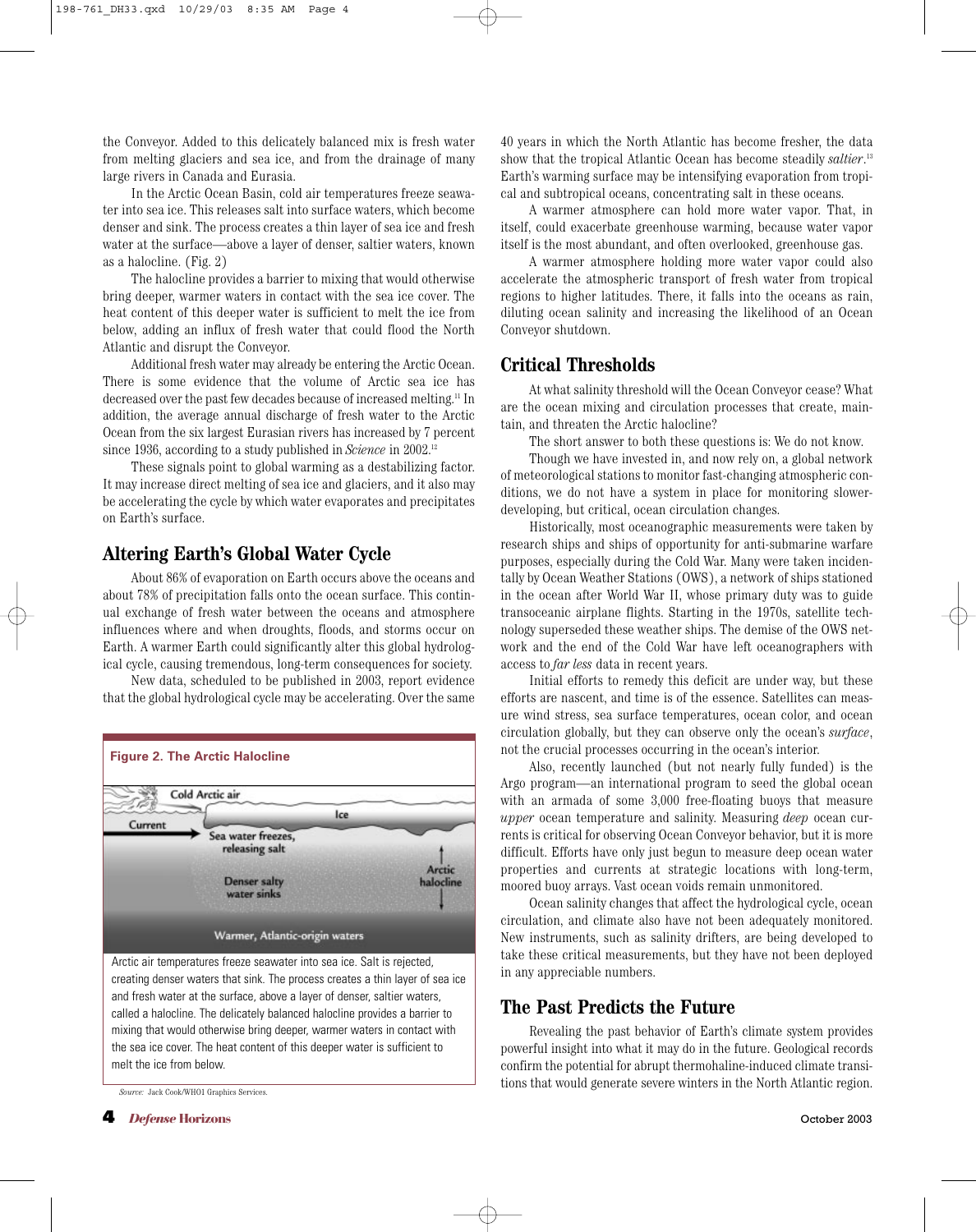About 12,700 years ago, as Earth emerged from the most recent ice age and began to warm, the Ocean Conveyor was disrupted. *Within a decade*, average temperatures in the North Atlantic region plummeted nearly 10° Celsius.

This cold period, known as the Younger Dryas, lasted 1,300 years. It is named after an Arctic wildflower. Scientists have found substantial evidence that cold-loving *dryas* plants thrived during this era in European and US regions that today are too warm to sustain *dryas*. Deep-sea sediment cores show that icebergs extended as far south as the coast of Portugal. The Younger Dryas ended as abruptly as it began. Within a decade, North Atlantic waters and the regional climate warmed again to pre-Younger Dryas levels.

A similar abrupt cooling occurred 8,200 years ago.<sup>14</sup> Average temperatures spanning from Canada and the eastern US to Europe and Alaska dropped about 5° C. Drier and windier conditions prevailed, and regions spanning from North America to Asia and Africa experienced widespread droughts. This cold, dry period lasted only about a century—a blip in geological time, but a catastrophe if such a cooling occurred today. The cause of this so-called 8,200-year event appears to have been a rapid influx of fresh water into the North Atlantic, caused by a breach in a large inland lake.

## **'Little Ice Ages' and 'Mega-Droughts'**

Scientists are investigating whether changes in ocean circulation may have played a role in causing or amplifying the Medieval Warm Period, when, starting about 1,000 years ago, average winter temperatures in the North Atlantic region abruptly warmed by a degree or two. That was warm enough to allow the Norse to establish settlements in Greenland.

Then, starting in about 1350 A.D., the climate of the North Atlantic region turned abruptly colder, until about 1850. This period, known as the "Little Ice Age," was characterized by abruptly shifting climate regimes and more severe winters. It had profound agricultural, economic, and political impacts in Europe and North America and changed the course of history.

During this era, the Norse abruptly abandoned their settlements in Greenland. The era is captured in Leutze's painting of Washington crossing the frozen Delaware and in the frozen European landscapes of Pieter Bruegel's 16th-century paintings. But the era is also marked by persistent crop failures, famine, disease, and mass migrations. "The Little Ice Age," wrote Brian Fagan, Professor of Archaeology at the University of California at Santa Barbara, "is a chronicle of human vulnerability in the face of sudden climate change." 15

A bad winter or two brings inconvenience that societies can adapt to with small, temporary adjustments. But a persistent string of severe winters, lasting a decade or more, can cause glaciers to advance, rivers and harbors to freeze, and sea ice to grow and spread, as well as agricultural disruptions.

Societies are similarly vulnerable to abrupt climate changes that can turn a year or two of diminished rainfall into prolonged, severe, widespread droughts. A growing body of evidence from joint archaeological and paleoclimatological studies is demonstrating that abrupt climate shifts may be linked to "mega-droughts" that precipitated collapses of civilizations—including the Akkadian empire in Mesopotamia 4,200 years ago, the Mayan empire in Central America  $1,100$  years ago,<sup>16</sup> and the Anasazi in the American Southwest in the late 13th century.<sup>17</sup>

### **Planning for Potential Climate Change**

How have governmental agencies responded to the potential for climate change? In recent years, the Department of Defense, the US Army Corps of Engineers, the Environmental Protection Agency, and other agencies have acknowledged that climate change does pose potential problems.18 But these agencies have largely focused on gradual warming forced by atmospheric change.

The EPA's Web site on climate change, for example, says that "Increasing concentrations of greenhouse gases are likely to accelerate the rate of climate change," and lists several impacts, including warmer global surface temperatures, increased evaporation and precipitation, declining soil moisture, more frequent storms, and rising sea levels.19

"Global warming poses real risks," but "the exact nature of these risks remains uncertain," the EPA site reads. "These uncertainties will be with us for some time, perhaps decades. Ultimately, this is why we have to use our best judgment—guided by the current state of science—to determine what the most appropriate response to global warming should be."

Similarly, the prevailing US military attitude is that a wealthy superpower has ample time and resources to adapt to gradual and anticipated climate change. In the meantime, the primary US military strategies on climate change involve publicized efforts to reduce greenhouse gas emissions and fuel consumption. They foresee few, if any, climate-induced security threats.<sup>20</sup>

#### **Direct and Indirect Military Impacts**

Environmental changes, however, can precipitate security threats. A widely cited paper by Richard Ullman of Princeton University, "Redefining Security," defines a natural security threat as anything that can quickly degrade the quality of life of the inhabitants of a state or narrow the choices available to people and organizations within the state.<sup>21</sup> The two principal criteria for determining an environmental security issue, therefore, are a short onset period and a serious impact.

These are precisely what an abrupt climate change can bring rapid changes that can have large, detrimental impacts on agriculture, water resources, energy resources, fisheries, transportation, economic activities, disaster relief, and public health (associated with climate-related, vector-borne diseases, such as malaria and cholera, for example).

Societies can adapt more easily to gradual, anticipated changes than they can to rapid, unforeseen ones. Developing countries, in particular, which lack scientific resources and economic infrastructures, are especially vulnerable to the social and economic upheavals caused by abrupt climate change. But with growing globalization of economies, adverse impacts (although likely to vary from region to region) are likely to spill across national boundaries, through human and biotic migration, economic shocks, and political aftershocks, the NAS Abrupt Climate Change report said.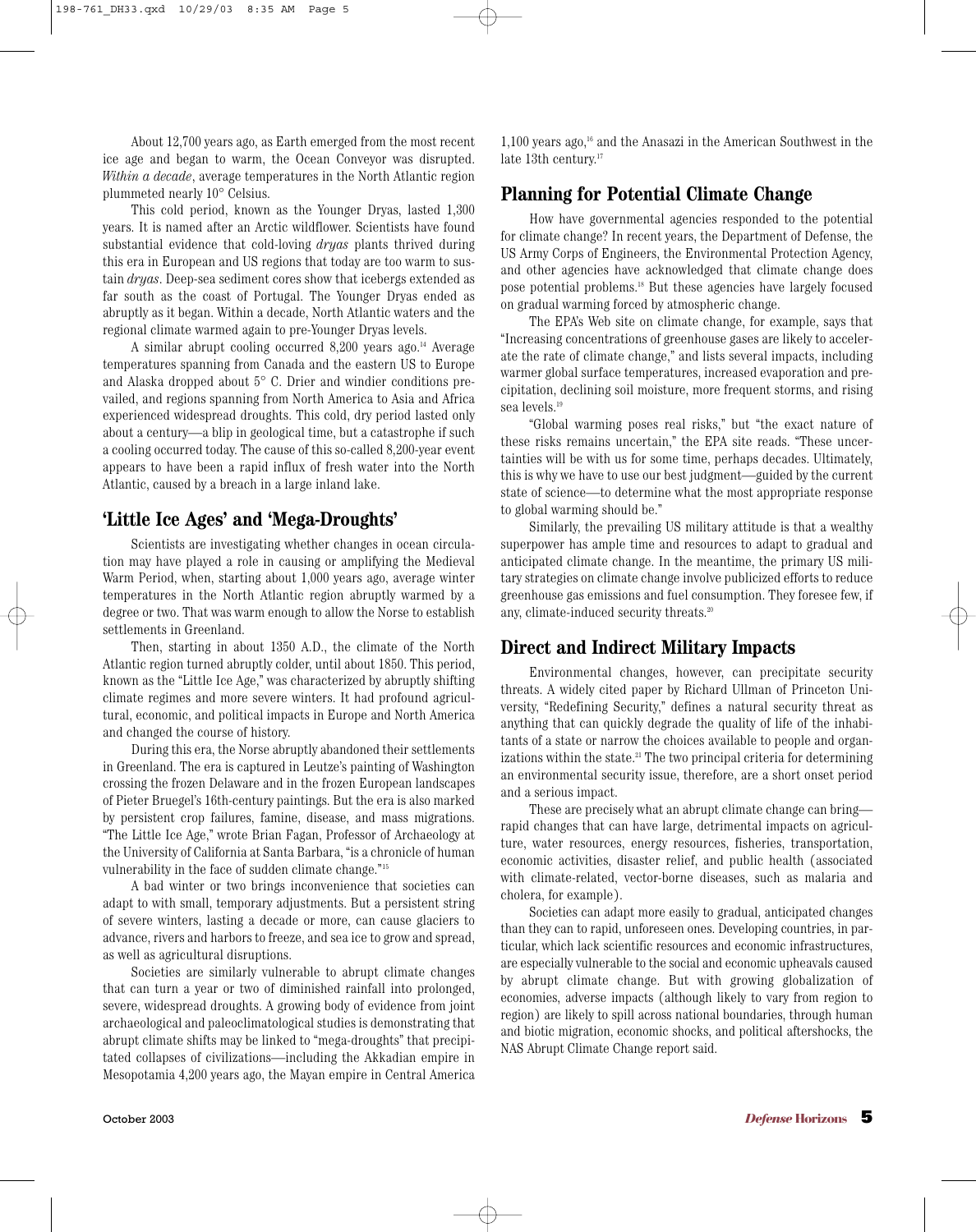It does not take a lot of imagination, for example, to envision how deleterious changes in the monsoons in South Asia (which encompasses half the world's population and several nuclear-armed nations) could quickly escalate into security threats for the United States; or how an abrupt cooling in the North Atlantic region could lead to consecutive severe winters that tax the energy resources and economies of the US and Europe—quickly degrading inhabitants' quality of life and narrowing the choices available to them.

Beyond environmental threats that could lead to war, however, abrupt climate changes could pose more specific consequences to the US military. If they occur in a 3-to-10-year timeframe, the military, without prior planning, could be in a poor position to respond in timely fashion.

Given our current state of knowledge, we cannot predict the *probability* of any abrupt climate change. But since the *possibility* is real, it seems a useful exercise to contemplate the military ramifications of potential, abrupt climate changes. Many of these stem from potential changes in the North Atlantic and Arctic Oceans. As previously noted, changes within each of these ocean basins may be interrelated and simultaneous, but let us consider each separately.

#### **Changes in North Atlantic Ocean Circulation**

In this scenario, the sinking of cold, salty North Atlantic waters is curtailed. The effects are two-fold: they could change the temperature and salinity structure of the water column, and they could lead to dramatic climate changes. Here are a few potential military impacts:

*Acoustic propagation pathways.* A significantly different water column structure could have dramatic effects on present-day acoustic propagation pathways in the ocean. These acoustic paths, discovered in the late 1940s, formed the basis for all of the US and allied Anti-Submarine Warfare (ASW) Sensor Systems and aided significantly in winning the ASW battle of the Cold War.22 A rapidly changed ocean environment could invalidate existing acoustic prediction systems, which use historic climatology to calculate acoustic paths, propagation loss, bottom loss, and ambient noise.

An Ocean Conveyor shutdown, for example, could lead to windier conditions in the North Atlantic, which would increase ambient noise and force major adjustment in existing prediction systems. The existing deep sound channel could disappear, decreasing the performance of fixed acoustic surveillance systems. North Atlantic acoustic conditions may change to more closely resemble presentday pathways in the Norwegian Sea, which, in general, are characterized by half channel propagation, rather than by a deep sound channel and surface duct conditions.

Different acoustic propagation pathways would demand adjustments on all tactical platform (air, sub, surface) sensors. The changed acoustic propagation regimes would be exploitable but would require reengineering, redesign, or even relocation of systems.

*Ocean environmental now-casts and forecasts.* The Navy relies on good environmental data and prediction for strategic planning and everyday operations. They are a critical element of effective operations.23 Currently, the Navy creates ocean environmental nowcasts and forecasts of sea and wave heights and directions, marine and aviation weather, ocean current fronts and eddies, and long- and short-range acoustic propagation, for example. All of these products use existing models and historic climatology as their backgrounds. All would be impacted (some severely), should the climatology be invalidated by abrupt climate change.

*A stormier Atlantic Ocean.* A colder, stormier North Atlantic would change the Navy's ability to operate in the region. It would increase the hazard (storm damage) of operating in this strategically vital region. It would reduce the Navy's access to the shortest (great circle) routes between US East Coast ports and Europe.

*Frozen harbors.* If North Atlantic conditions lead to consistently cooler winters on the US East Coast, it could result in freezing harbors, particularly at Norfolk, VA, a major American strategic naval base.

Norfolk is the largest operating base of aircraft carriers and their contingents of subs, destroyers, and auxiliary support ships. The Norfolk area complex is also a major supply center, shipyard, and naval air station, where training for carrier planes takes place. Alternative ports in Charleston and Florida exist, but these have questionable capacity to handle all Norfolk ships, particularly the aircraft carriers.

The severe winter of 1976-77 provides a picture of what could be the norm if the North Atlantic region abruptly cools.<sup>24</sup> The waters around Norfolk, including the Chesapeake Bay and Elizabeth and Yorktown Rivers froze solid. When this ice moved, it displaced or ripped out navigation aids. Navigation on the Chesapeake and Yorktown Rivers became treacherous and was shut down or curtailed on these important waterways for significant periods of time. Ships were trapped in and out of port. Considerable expense was required to use tugs to clear harbors.

An abrupt climate change, producing several decades of severe winters, could have considerable impact on Navy ports, including the US Submarine Base in Groton, CT, as well as on all the important commercial ports on the Northeast Coast (Boston, Philadelphia, New York, Baltimore).

*Cold-weather operations.* During the recent, post-Cold War era, military planners have been heavily influenced by the wars in Iraq and Afghanistan and have focused on fighting in dry, dusty, warm and hot conditions. Even the series of conflicts in the former Yugoslavia found the US Navy operating in the reasonably temperate Mediterranean Sea. As a consequence, emphasis on cold-weather operations has waned across all the services.

A colder region spanning eastern North America, Europe, and Russia would require all branches of the military to review that trend and equip and train forces to operate in cold-weather environments.

#### **Naval Operations Beyond the North Atlantic**

Changes in North Atlantic Ocean circulation conceivably could lead to more distant effects in other oceans, with important ramifications for naval operations. Along the strategic Arabian coast, for example, Robert Weller, a senior scientist at Woods Hole Oceanographic Institution, has pointed out peculiar ocean-atmosphere dynamics that create narrow flows of very cool water, or jets, that extend offshore.25 They affect the lower atmosphere—changing wind speeds, air temperature, humidity, and optical and electromagnetic propagation.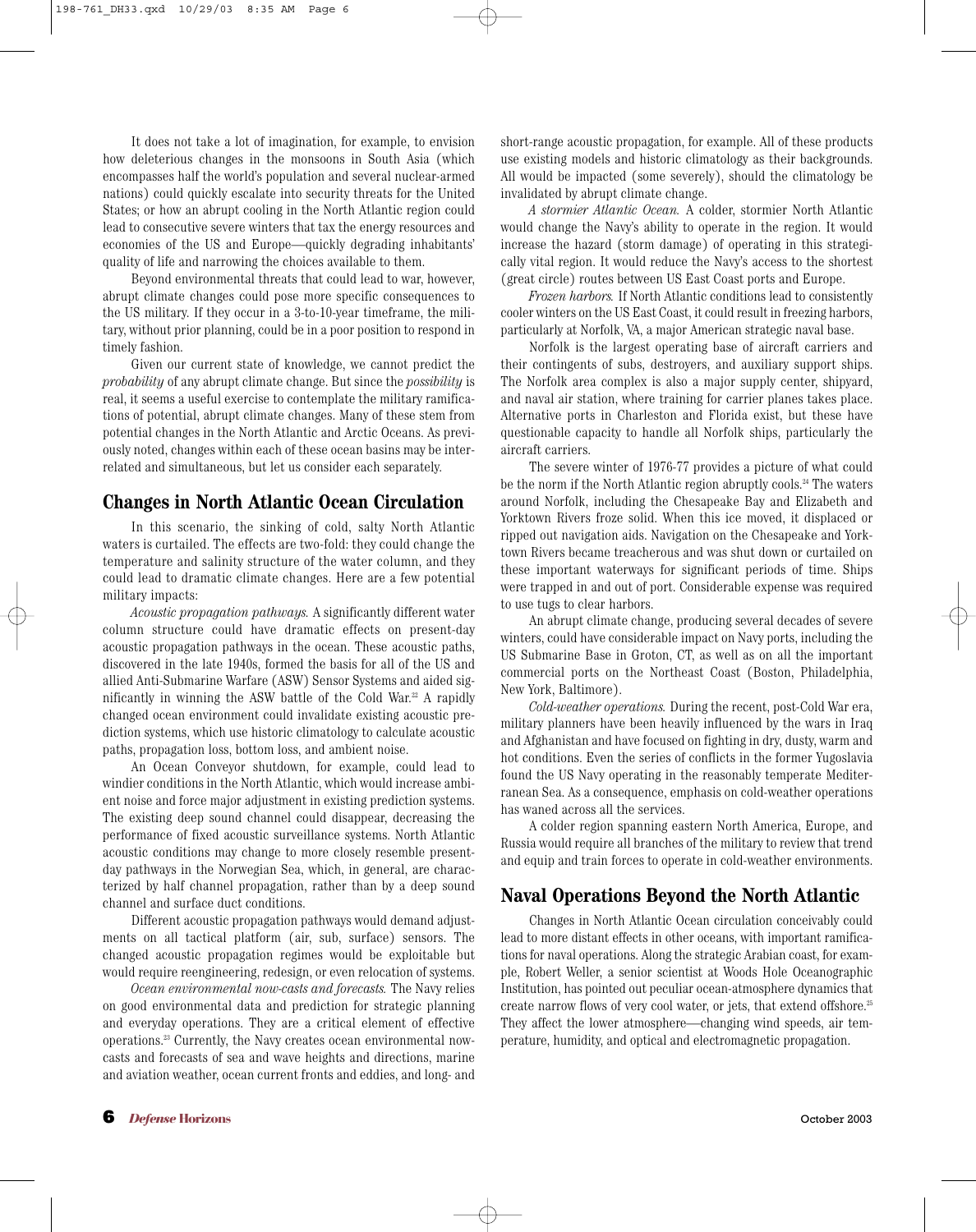"An aircraft carrier battle group steaming into the southwest monsoon winds to recover aircraft should anticipate changes in wind speed and atmospheric turbulence as it crosses the jets" and should anticipate being "vulnerable to quiet submarines using the environmental variability of the cool jets to screen their approach," Weller said. "The carrier and screening ships should expect changes in radar, IR, and optical propagation in the air and in optical and acoustic propagation in the ocean."

Cold periods in the North Atlantic region appear to be coincident with milder monsoonal conditions in the Indian Ocean/Arabian Gulf region. An abrupt climate shift could shift monsoonal winds patterns and intensities; naval personnel would have to discover these changes and learn how to compensate for them.

*An Ice-Free or Navigable Arctic Ocean.* Several recent indications that the Arctic ice cap may be thinning has led to considerable discussion of the implications of a more ice-free, navigable Arctic Ocean. But this discussion has failed to consider a critical point: Large-scale Arctic Ocean changes could occur much sooner and more precipitously—if the changes are caused by changes in ocean circulation or properties—a breach in the halocline, for example rather than by more gradual atmospheric warming.

*Naval operations in an open Arctic Ocean.* The melting of Arctic sea ice would turn it into a conventional open-ocean ASW environment, with none of the advantages it now affords to an adversary strategic submarine, according to the report of an April 2001 symposium ("Naval Operations in an Ice-Free Arctic") hosted by the Office of Naval Research, the Naval Ice Center, the Oceanographer of the Navy, and the Arctic Research Commission.<sup>26</sup> The disappearance of the ice canopy will also eliminate the haven now provided to stationary submarines by ice keels. Active sonar detection of submarines, both by ASW sonars, and by acoustic torpedoes, would become feasible. Though strategic submarines would be more vulnerable in an ice-free Arctic, the ocean would remain a geographically strategic location for such forces. The absence of sea ice would render the ocean more accessible and viable for any submarine force—ice-strengthened or not, nuclear or conventional.

*Changing acoustics in an open Arctic Ocean.* The melting of Arctic sea ice could expose the sea surface to winds, which could significantly change both ambient noise and acoustic propagation, according to the Ice-Free Arctic Symposium report. Wind-generated waves would increase ambient noise in the central Arctic, so that it more closely resembled a temperate ocean. Wind-generated mixing of near surface water, combined with warmer air temperatures, would diminish or eliminate the surface duct, increasing low-frequency propagation loss.

*Shorter Arctic maritime routes.* For centuries, the quest for safe routes across the shorter "roof of the earth" have been sought, but ice conditions have always rendered these shortcuts impassable except to the most robust icebreaking ships. A navigable Arctic would cut the distance over the Panama Canal sea route from 12,600 miles to 7,900 miles (a savings of 12 to 15 days in transit time). For ships too large for the Panama Canal, the distance (via the route around Africa) would be reduced by 6,770 miles, or 15 to 20 days. A navigable Arctic Ocean would give the United States the strategic mobility option of deploying forces, such as carrier battle groups, between theaters much more rapidly in response to national needs and tasking.

But there are also challenges associated with easier access to Arctic sea routes.<sup>27</sup> Easy access to both the Northwest Passage (through the Canadian Archipelago) and the Northeast Sea Route (across the top of Russia) will assuredly invoke major legal issues with both Canada and Russia under the United Nations Law of the Seas. Easier access to the Arctic also invites other nations, including their militaries, to ply these seas. That would present the US with another coast to defend and necessitate devoting or creating forces capable of safe and effective operations there.28

*A need for more ice-capable ships.* Though the Arctic Ocean's ice-covered surface may become sufficiently ice-free to encourage more ship traffic, few are suggesting that it will become completely ice-free. Thus, more, not fewer, ice-capable ships would be required.

Since the end of the Cold War, the U.S. Navy has lost a great deal of its high-latitude capabilities and is no longer well equipped for high-latitude operations. Most Arctic-capable submarines, including all the SSN 637 class, have been decommissioned since the Cold War. Only a few Los Angeles class (SSN 751) subs were built with limited ice capabilities. Post-Cold War attack submarines of the SSN 21 and Virginia classes, as well as the ballistic missile submarines, are not ice-capable.29

Surface ships (destroyers, cruisers, replenishment ships, amphibious ships) are not built to operate in ice. By ice-capable ship standards, they have thin hulls and are vulnerable to damage even by thin ice. Aircraft carriers probably could withstand some inice-operations.

Designing and building ice-capable warships is not a trivial, inexpensive, or speedy enterprise.

#### **Current Naval Shortfalls for Arctic Operations**

Projections of capability shortfalls for naval surface forces in a navigable Arctic Ocean were identified by the Ice-Free Arctic Symposium report. Key shortfalls in the current Navy program (POM 02/PR 03) included:

- Inadequate charts of the Arctic region
- Navigation training
- Electronic navigation systems
- Sensor/Weapon/Communications performance testing
- Environmental monitoring and modeling (e.g. real-time system performance prediction)
- Extreme cold weather design/modifications to existing and planned sensors and weapon systems
- Hull design and performance/stability monitoring systems
- Arctic capable damage control systems
- Ice-clearing systems for phased array radars
- Icebreakers
- War gaming in an Arctic scenario

Another indication of the low priority the Department of Defense places on Arctic issues is the status of Office of Naval Research (ONR) support for high-latitude research. ONR Arctic research funding has dropped from about \$30M/year to about \$3M/year.<sup>30</sup> Other sections of the Navy (Spawar, submarine force and